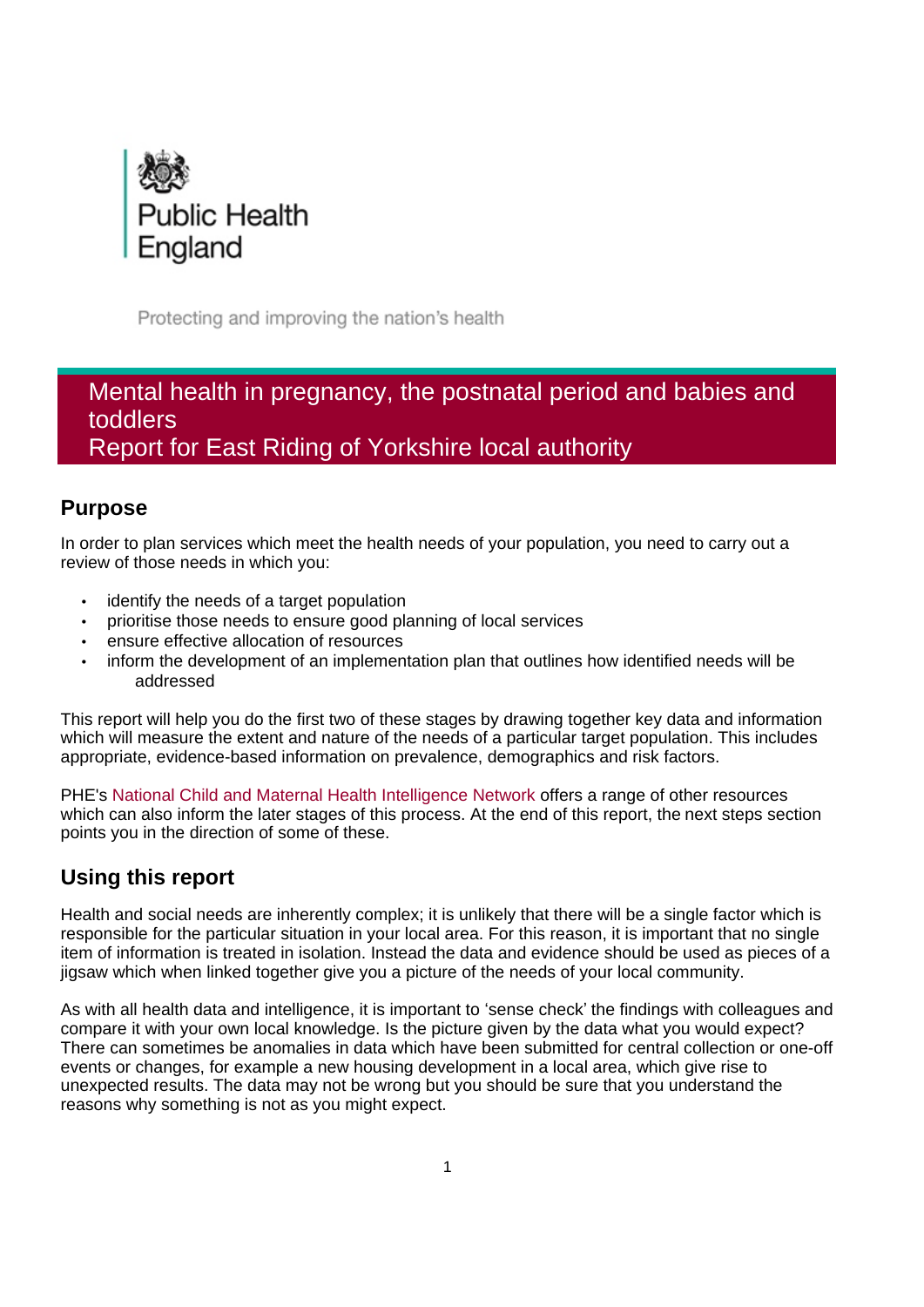Contact your local PHE knowledge and intelligence service (see next steps section) if you need further advice.

This report is available for clinical commissioning groups (CCGs) and upper tier local authorities, however a number of indicators are not available for CCGs. Where this is the case, the related tables and charts are not shown.

This report is intended for you to cut and paste text, tables and charts and include them in your own local documents. Please acknowledge the National Child and Maternal Health Intelligence Network as the source and state the date on which you accessed the report. If cutting and pasting sections that quote from or reference other sources, please make sure you also reference the original source. It is recommended that you read our guide on using these reports: [fingertips.phe.org.uk/profile](https://fingertips.phe.org.uk/profile-group/mental-health/profile/perinatal-mental-health)[group/mental-health/profile/perinatal-mental-health,](https://fingertips.phe.org.uk/profile-group/mental-health/profile/perinatal-mental-health) to find out more about how to interpret the data.

# **Definitions**

This needs assessment report covers mental health problems in women during pregnancy (the antenatal period) and the postnatal period, which is defined as up to one year after childbirth(1). The antenatal and postnatal periods are often called the perinatal period, when referring specifically to mental health. This definition applies to most perinatal mental health services(2). We recognise that some fathers have mental health problems during this period but for the purpose of this report we will be referring to women only. Mental health problems occurring during the perinatal period can range from symptoms that do not meet the threshold for clinical diagnosis (subthreshold) to severe mental illness(2). This report covers a range of mental health problems including depression, anxiety, posttraumatic stress disorder (PTSD), postpartum psychosis and adjustment disorders and distress.

Mental health in babies and toddlers refers to their social and emotional development and wellbeing. The phrase 'infant mental health' is sometimes used, particularly when referring to services, and is often defined as the "healthy social and emotional development of a child from birth to 3 years"(3). The NICE guidance on 'Social and emotional wellbeing: early years'(4) defines emotional wellbeing as "being happy and confident and not anxious and depressed" and social wellbeing as having "good relationships with others and …[not having] behavioural problems". Healthy social and emotional development includes attachment which is defined by NICE as "a secure relationship with a main caregiver, usually a parent, allowing a baby or child to grow and develop physically, emotionally and intellectually"(5). This report covers babies and toddlers from birth to three years old.

# **Background**

The mental health problems that pregnant women or new mothers can experience are the same as those that can affect people at other times, and they are often similar in nature(1). However there are a number of reasons why mental health problems in pregnant women and new mothers are different and particularly important to address. These include the effect they can have on the fetus, baby, wider family and mother's physical health(2) and the fact that problems often are not disclosed, recognised or treated during this period(1). Additionally, there are some mental health problems from which women are at increased risk during this period. For example, women with a history of bipolar disorder are at increased risk of relapse in the postnatal period(1).

Healthy social and emotional development in babies and toddlers is important as it is the "building block[s] for healthy behaviour and educational attainment"(4) in the future and helps to prevent behavioural problems and mental illness(4). The social and emotional development of babies and toddlers can be influenced by a wide range of different factors(4). This report aims to provide information on some of these risk factors but this is a complex and wide-ranging topic. It is not possible to provide reliable estimates for the prevalence of poor social and emotional development in babies and toddlers nor exhaustive information on the factors that are thought to influence it.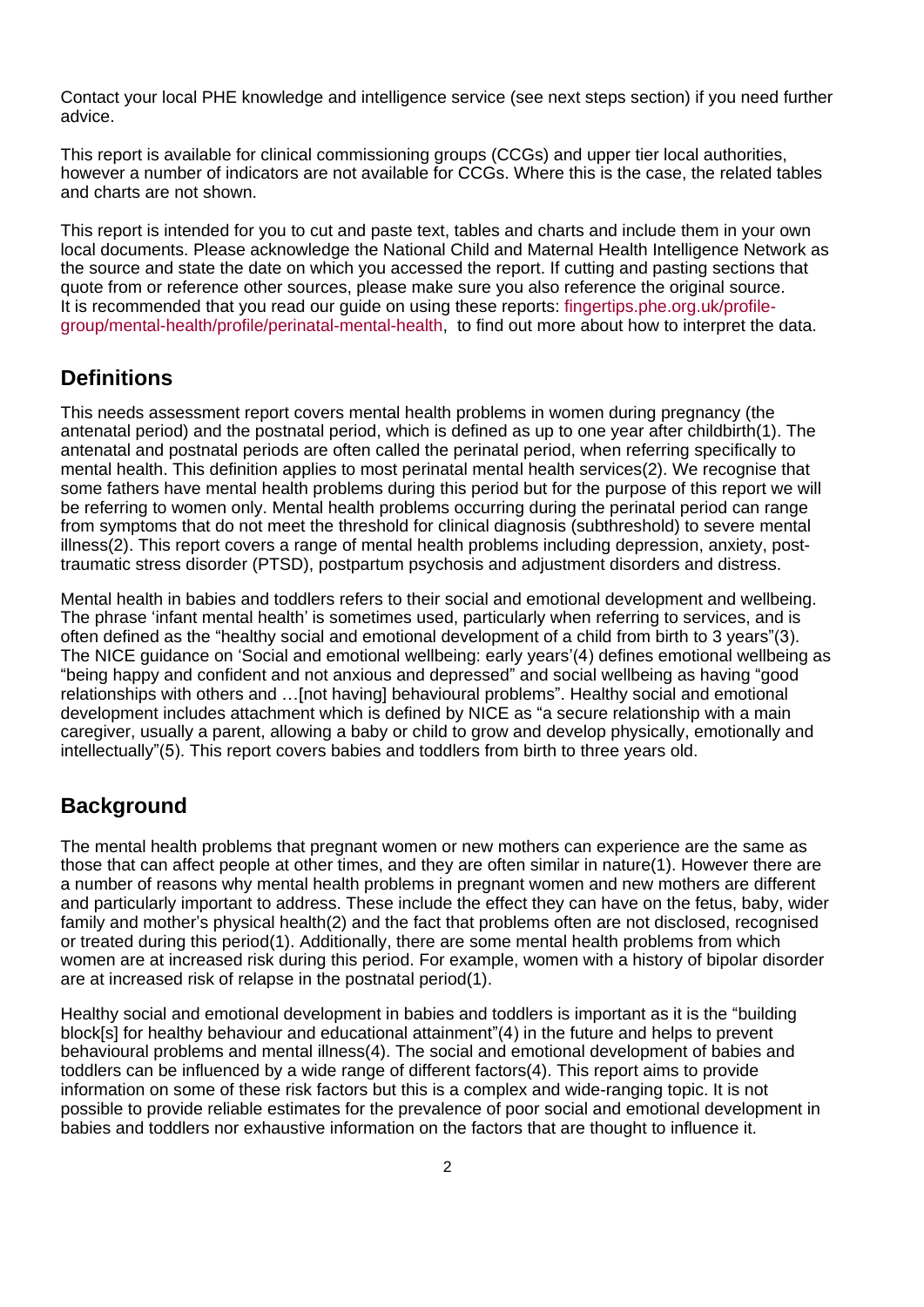# **Estimates of numbers of women with mental health problems during pregnancy and after childbirth in East Riding of Yorkshire**

In order to plan services for pregnant women and new mothers, it is important to understand the likely number of women who are affected by particular mental health conditions.

Based on the number of women giving birth in East Riding of Yorkshire, the figures below show how many women we would expect to have certain mental health problems in pregnancy and the postnatal period. Definitions of the conditions can be found in the glossary at the end of this report. These estimates are based on national estimates of these conditions and local delivery figures only, and have been rounded up to the nearest five. They do not take into account socioeconomic factors or anything else which is likely to cause local variation. We are not aware of any data or research on exactly how maternal mental health differs by socioeconomic status that would allow us to take this into account in our estimates but appreciate that this would be useful if possible in the future.

Adding all these estimates together will not give you an overall estimate of the number of women with antenatal or postnatal mental health conditions in your area, as some women will have more than one of these conditions. It is believed that overall between 10% and 20% of women are affected by mental health problems at some point during pregnancy or the first year after childbirth(6-8).

In East Riding of Yorkshire, where 2,754 women gave birth in 2016:

- Estimated number of women with postpartum psychosis: 10
- Estimated number of women with chronic SMI: 10
- Estimated number of women with severe depressive illness: 85
- Estimated number of women with mild-moderate depressive illness and anxiety (lower estimate): 280
- Estimated number of women with mild-moderate depressive illness and anxiety (upper estimate): 415
- Estimated number of women with PTSD: 85
- Estimated number of women with adjustment disorders and distress (lower estimate): 415
- Estimated number of women with adjustment disorders and distress (upper estimate): 830

Source of deliveries: Hospital Episode Statistics, NHS Digital.

Source of rates of disorders: Joint Commissioning Panel for Mental Health. Guidance for commissioners of perinatal mental health services. Volume two: practical mental health commissioning. London: Joint Commissioning Panel for Mental Health; 2012. Available from: [www.jcpmh.info/resource/guidance-perinatal](http://www.jcpmh.info/resource/guidance-perinatal-mental-health-services/)[mental-health-services/](http://www.jcpmh.info/resource/guidance-perinatal-mental-health-services/)

# **Prevalence of poor emotional and social wellbeing in babies and toddlers**

It is not possible to reliably estimate how many babies and toddlers have poor social and emotional development or mental health. However, this report includes data on population risk factors which can give an idea of how at risk your local population of children under three is of having poor social and emotional wellbeing.

A population measure of child development outcomes for children aged 2-2½ is currently being developed and will be published in the [Public Health Outcomes Framework](http://www.phoutcomes.info/). The measure will cover five domains of development: communication, gross motor skills, fine motor skills, problem solving and personal-social development. The personal-social development domain will be particularly relevant to the issues discussed in this report, and initial findings from the Children and Young People's Health Services datase[t](http://digital.nhs.uk/catalogue/PUB30074) [\(digital.nhs.uk/catalogue/PUB30074\)](http://digital.nhs.uk/catalogue/PUB30074) suggest that 95% of boys and 99% of girls are achieving the expected level in this domain, although the dataset has yet to achieve sufficient coverage and robust data quality. A factsheet explaining more about the measure can be found here: [www.gov.uk/government/publications/measuring-child-development-at-age-2-to-25-years.](https://www.gov.uk/government/publications/measuring-child-development-at-age-2-to-25-years)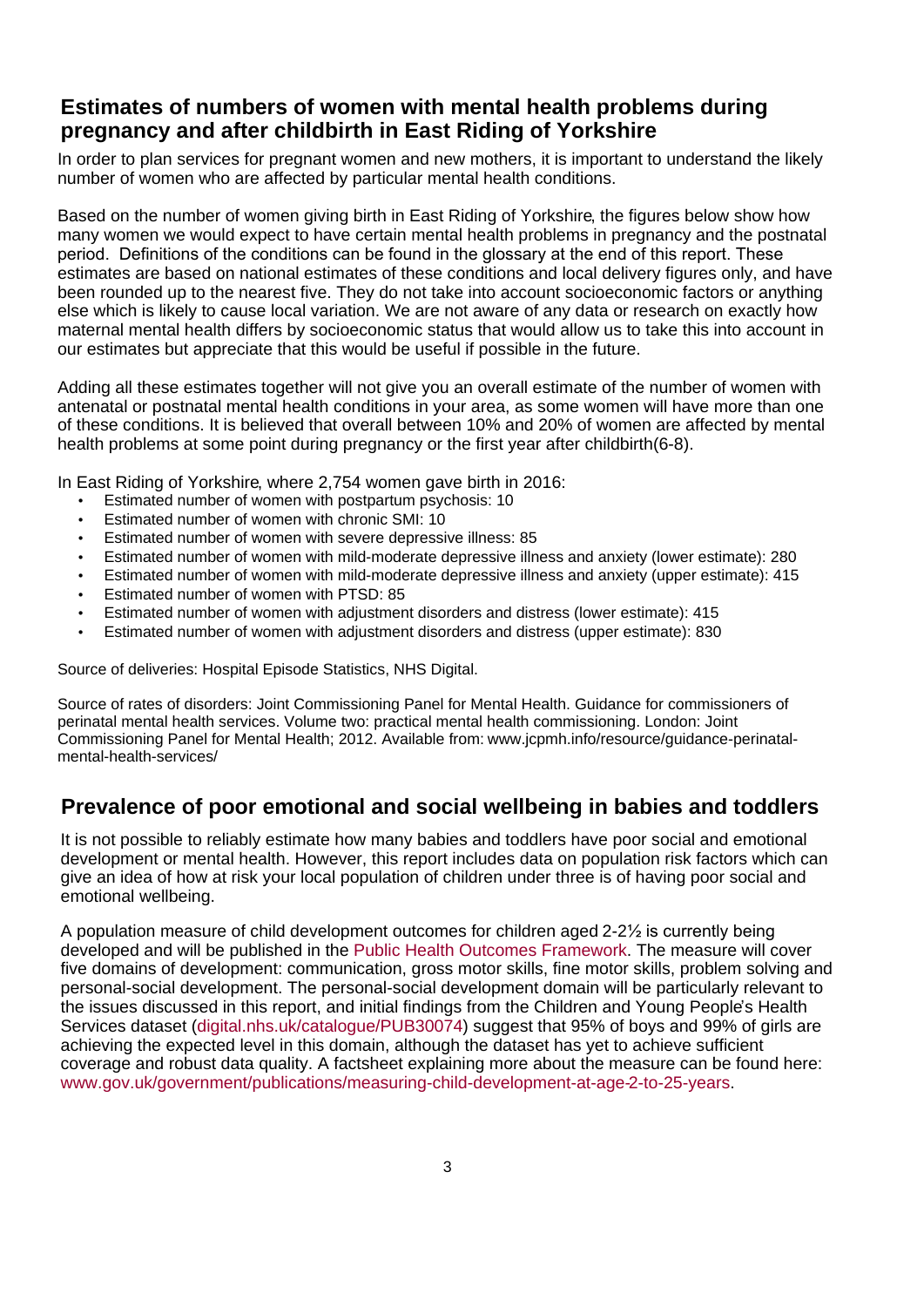# **Demographics**

The number of births in your local area gives a good indication of the approximate number of mothers and babies in your population overall. It should be remembered that this includes multiple births and so does not give the exact number of mothers. 2,869 babies were born in East Riding of Yorkshire in 2016.

Population projections describe how the number of births in your area might change over coming years based on what is known of your local population and current trends in births. According to the ONS birth projections, there will be births in in .

The general fertility rate is the number of live births for every 1,000 women aged 15 to 44 years in your local population. East Riding of Yorkshire had a general fertility rate of 56.3 live births per 1,000 women aged 15 to 44 years in 2016. The general fertility rate in England was 62.5 births per 1,000 women aged 15 to 44 years.



Figure 1: General fertility rate per 1,000 population of women aged 15 to 44 years

|                          | 2012 | 2013 | 2014 | 2015 | 2016 |
|--------------------------|------|------|------|------|------|
| East Riding              | 57.6 | 55.2 | 56.6 | 55.9 | 56.3 |
| England                  | 64.9 | 62.4 | 62.2 | 62.5 | 62.5 |
| Yorkshire and the Humber | 64.2 | 61.9 | 61.9 | 61.9 | 62.1 |

Table 1: General fertility rate

Source for table 1 and figure 1: Office for National Statistics

Note: '-1' in any cell indicates the value has been suppressed. Blank cells indicate no data for that area and period.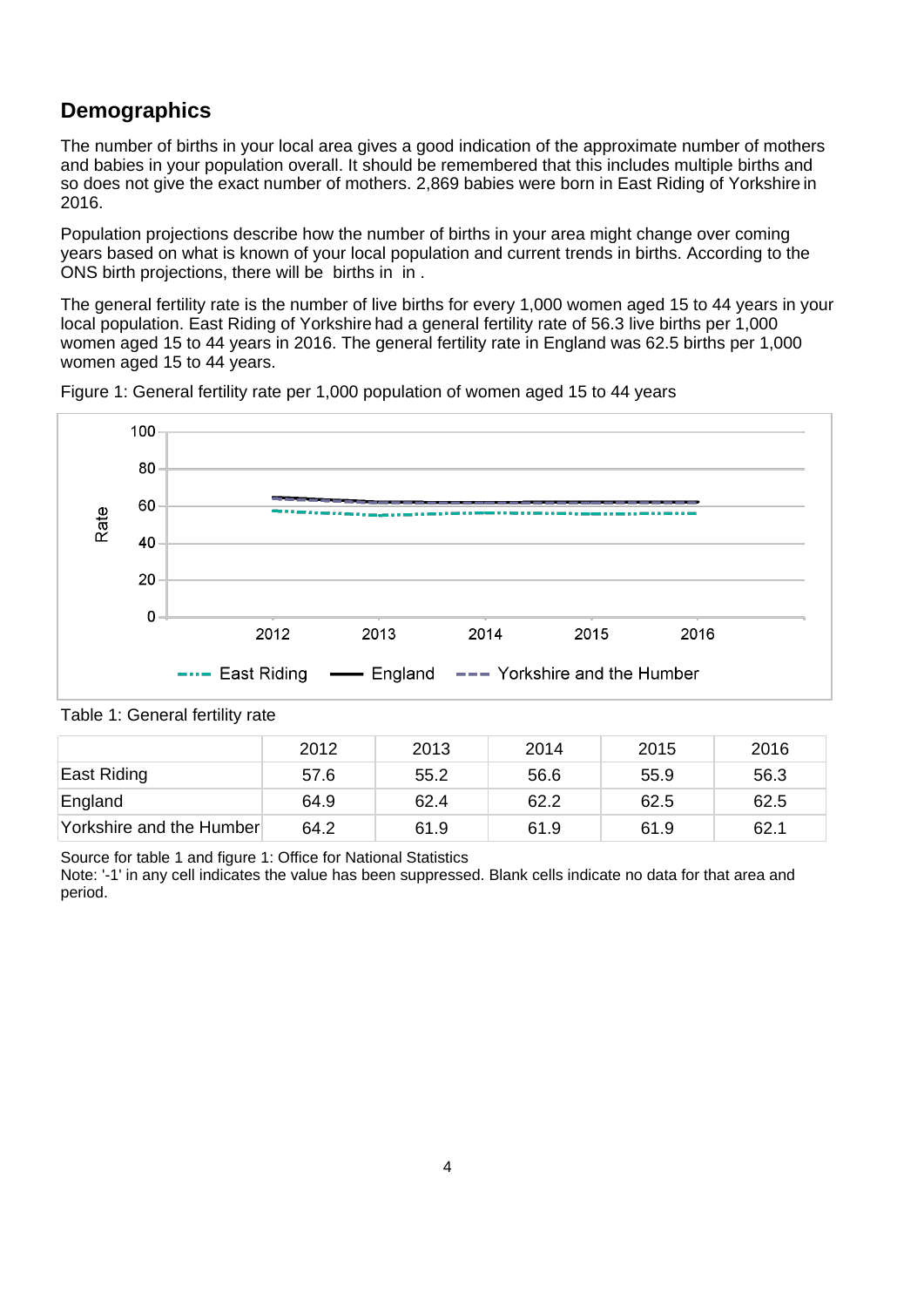# **Risk factors for mental health problems during pregnancy and after childbirth**

Many of the risk factors associated with mental health problems during pregnancy and after childbirth reflect those associated with mental illness in the general population(2,9) but evidence and data is provided below on some of the population risk factors for mental health problems in the antenatal and postnatal periods. These risk factors increase the likelihood of maternal mental health problems in a local population. Remember that at a clinical level individuals are much more complex than this, and there is a wide range of factors that can contribute to their risk of mental illness. There will also be women in your area with none of these risk factors who develop mental health problems during pregnancy or after childbirth.

## **History of mental health problems**

Women who have a history of mental health problems before becoming pregnant are at increased risk of certain mental health conditions during pregnancy and the year after childbirth(9-11). Therefore if there is a higher than average rate of mental health problems in your local general population, there may be a higher level of maternal mental health problems as well. The next steps section of this report contains links to resources from the National Mental Health, Dementia and Neurology Intelligence Network (NMHDNIN) that can help you find out more about mental health in your area.

There is likely to be more data available on pre-existing mental health conditions in mothers and pregnant women in the future through the Mental Health Services Data Set (MHSDS [content.digital.nhs.uk/mhsds\)](http://content.digital.nhs.uk/mhsds) and the Maternity Services Data Set (MSDS [content.digital.nhs.uk/maternityandchildren/maternity\)](http://content.digital.nhs.uk/maternityandchildren/maternity). Please see the next steps section for more information on these datasets. In the meantime, the Mental Health and Learning Disabilities Data Set (MHLDDS) contains information on mental health conditions in women of childbearing age (see [content.digital.nhs.uk/mhldsmonthly](http://content.digital.nhs.uk/mhldsmonthly) for more information on this dataset).

## **Traumatic childbirth, stillbirth and infant mortality**

Mental health problems, particularly post-traumatic stress disorder (PTSD), are associated with experiencing a traumatic childbirth, stillbirth or the death of a baby(1,2): "Specific traumas including stillbirth, infant complications and other forms of traumatic childbirth experiences are associated with mental health problems, particularly PTSD."(2, pg. 31)

NICE defines traumatic births as: "births…which are physically traumatic…and births that are experienced as traumatic, even when the delivery is obstetrically straightforward."(1)

A stillborn baby is one born after 24 completed weeks of pregnancy with no signs of life. The stillbirth rate is the number of stillbirths per 1,000 total (live and still) births. There were 40 stillbirths in East Riding of Yorkshire in the period 2014-2016: a stillbirth rate of 4.5 stillbirths per 1,000 births. This was similar to the national rate of 4.5.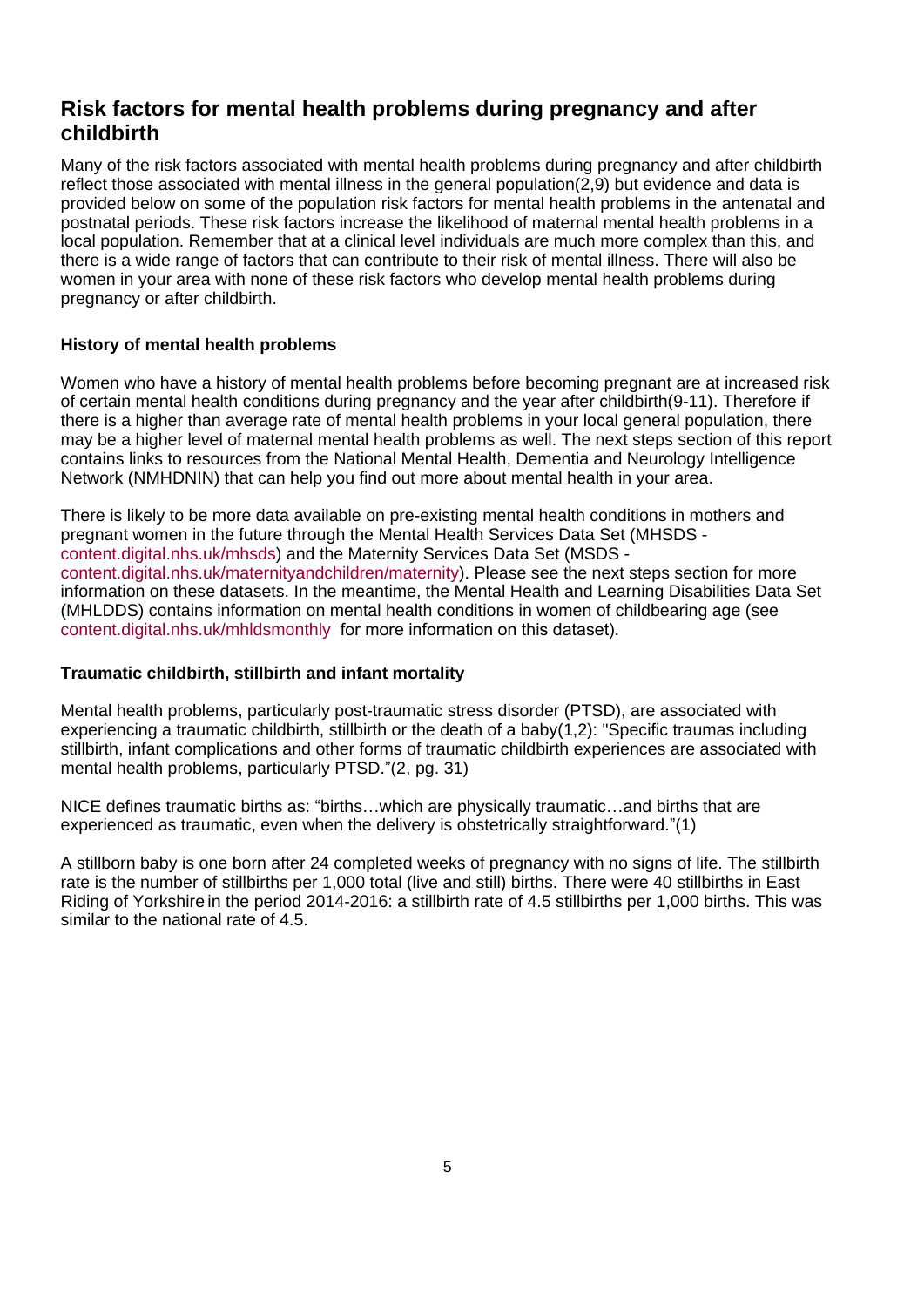



Table 2: Stillbirth rate

|                          | $2012 -$<br>2014 | $2013 -$<br>2015 | $2014 -$<br>2016 |
|--------------------------|------------------|------------------|------------------|
| East Riding              | 4.7              | 4.8              | 4.5              |
| England                  | 4.7              | 4.6              | 4.5              |
| Yorkshire and the Humber | 5.1              | 4.9              | 4.9              |

Source for figure 2 and table 2: Office for National Statistics

Note: '-1' in any cell indicates the value has been suppressed. Blank cells indicate no data for that area and period.

The infant mortality rate is the number of infants dying before their first birthday per 1,000 live births. There were 22 infant deaths in East Riding of Yorkshire in the period 2015-2017: an infant mortality rate of 2.5 per 1,000 births. This is lower than the national rate of 3.9 per 1,000 live births.

![](_page_5_Figure_7.jpeg)

Figure 3: Infant mortality rate per 1,000 live births

Table 3: Infant mortality rate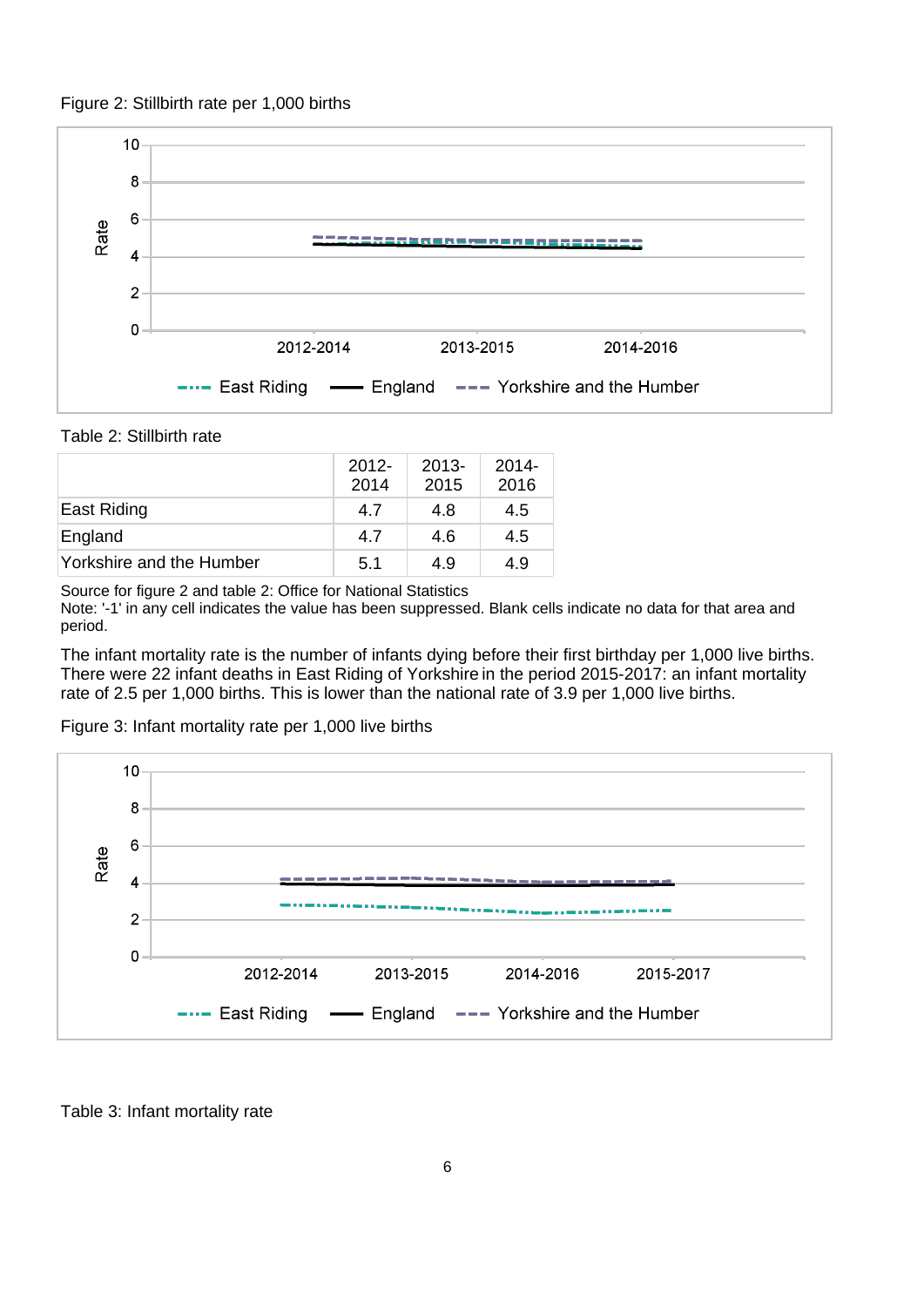|                          | $2012 -$<br>2014 | $2013 -$<br>2015 | 2014-<br>2016 | $2015 -$<br>2017 |
|--------------------------|------------------|------------------|---------------|------------------|
| East Riding              | 2.8              | 2.7              | 2.4           | 2.5              |
| England                  | 4.0              | 3.9              | 3.9           | 3.9              |
| Yorkshire and the Humber | 4.2              | 4.3              | 4.1           | 4.1              |

Source for figure 3 and table 3: Office for National Statistics

Note: '-1' in any cell indicates the value has been suppressed. Blank cells indicate no data for that area and period.

#### **Domestic violence and abuse**

An association has been found between domestic violence and antenatal depression, postnatal depression, anxiety and PTSD, although it is not known whether domestic violence increases the risk of mental health problems or vice versa(12). A systematic review and meta-analysis found that: "… high levels of symptoms of all types of perinatal mental disorders included in studies to date (i.e., antenatal and postnatal anxiety, depression, and PTSD) were associated with having experienced domestic violence, although causality cannot be inferred."(12, pg. 10)

Although we do not know whether it actually causes maternal mental health problems, a high level of domestic violence in your area indicates your population is more at risk of mental health problems in pregnancy and the year after childbirth.

Living in a household where domestic violence is occurring is also a risk factor for poor mental health in babies and toddlers: "The impact of living in a household where there is a regime of intimidation, control and violence differs by children's developmental age. However, whatever their age, it has an impact on their mental, emotional and psychological health and their social and educational development."(13)

In 2016 there were 30.1 domestic abuse incidents per 1,000 population reported to the police force area which covers East Riding of Yorkshire, compared to 22.5 per 1,000 nationally. Please note these rates relate to all incidents and are not restricted to those involving households containing children or pregnant women.

## **Poor social support**

Women who lack social support have been found to be at increased risk of antenatal and postnatal depression(10). Having a poor relationship with a partner is also a risk factor for postnatal depression (10).

ONS statistics show that infant mortality rates are higher among babies that are registered by just one parent than for other registration types(14).

The number of births which were registered by just one parent potentially gives a rough indication of the number of women in your local area that are likely to lack the support of the father during pregnancy and as a new mother. In East Riding of Yorkshire, 4.3% of births were registered by just one parent which is lower than the average of 5.4%.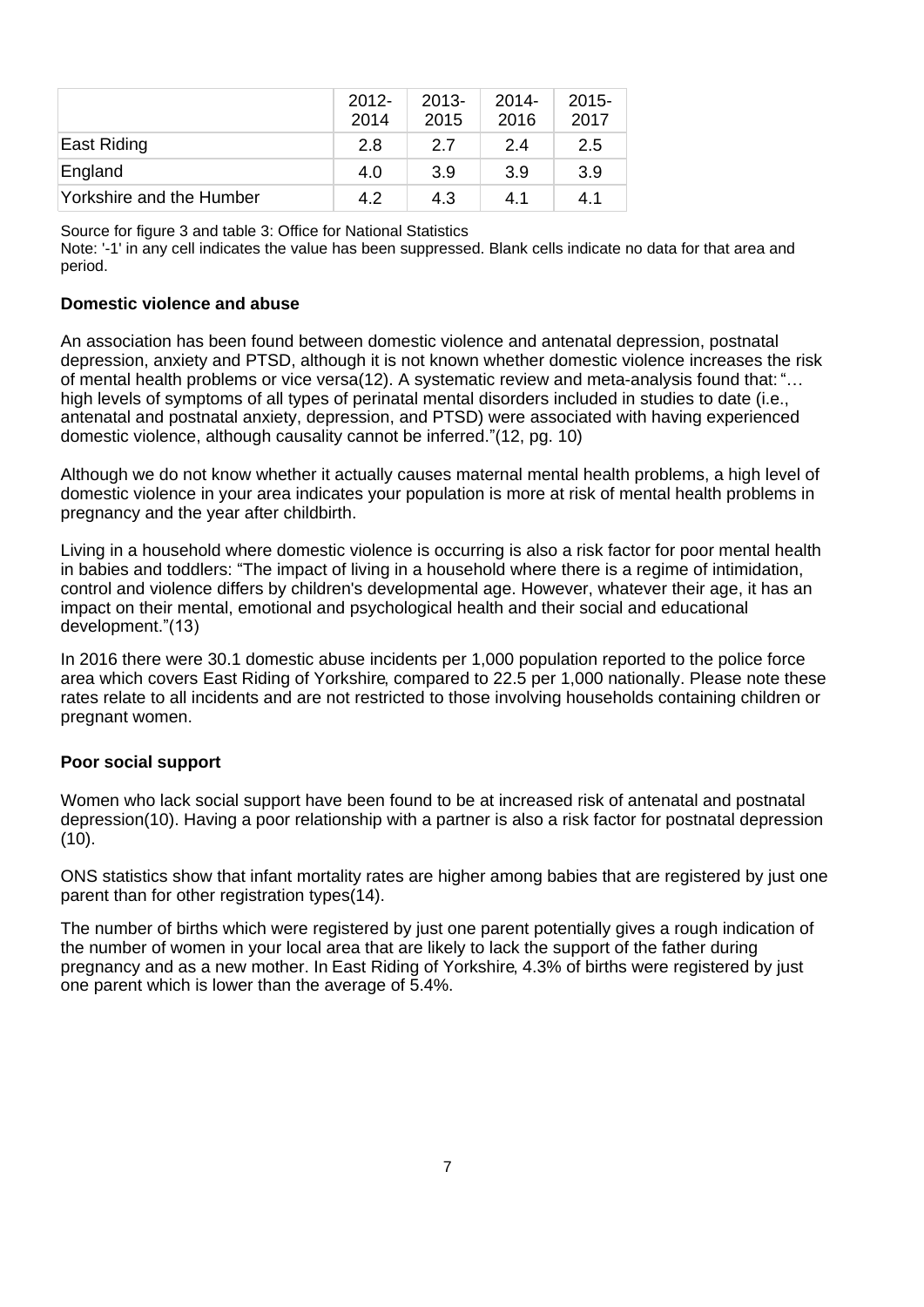## **Risk factors for poor social and emotional development in babies and toddlers**

There are many factors that have the potential to impact on the social and emotional development of babies and toddlers. In this report, data and evidence is presented on a few key risk factors which are known to have the potential to significantly affect development and wellbeing. The NICE guidance on social and emotional wellbeing in the early years states that "[a] complex range of factors have an impact on social and emotional development. Knowledge of these factors may help encourage investment at a population level in early interventions to support health and wellbeing."(4)

Being exposed to more than one risk factor may have an increased impact on a young child. Research from the Centre for Longitudinal Studies (CLS), using data from the Millennium Cohort Study (MCS), examined "the associations of multiple risks to deficits in developmental outcomes at three and five years of age for children born in 2000 to 2001"(15, pg. 3). It found that "analyses of MCS children's outcomes at ages three and five suggested that being exposed to two or more risks in first years of life is likely to disadvantage children's cognitive and behavioural development as they grow up…The greater the number of risks experienced by the child, the greater the problems that the child will face during the lifecourse."(15, pg. 22)

It is important to remember that not all babies or toddlers with certain risk factors will have poor mental health, as the NICE guidance states: "[t]hese indicators can be used to identify groups of children who are likely to be vulnerable. However, not all of these children will in fact be vulnerable – and others, who do not fall within these groups, could have social and emotional problems."(4)

However, as population risk factors, the following can be used to determine whether your local population of babies and toddlers is at increased risk.

#### **Attachment**

When considering social and emotional development in babies, toddlers or young children, it is useful to understand the importance of attachment and how it relates to other risk factors. NICE defines attachment as "a secure relationship with a main caregiver, usually a parent, allowing a baby or child to grow and develop physically, emotionally and intellectually. Babies and children need to feel safe, protected and nurtured by caregivers who identify and respond appropriately to their needs. Unmet attachment needs may lead to social, behavioural or emotional difficulties, which can affect the child's physical and emotional development and learning."(5)

The NSPCC sets out the different kinds of attachment relationship in its report 'Prevention in mind'. Attachment can be secure, which "enables the child to feel safe, secure and protected"(6, pg. 13), or insecure. There are three categories of insecure attachment: ambivalent, avoidant and disorganised, and in these cases children "may have experienced inconsistent or insensitive care and therefore are not able to rely upon their relationship with their primary caregiver"(6, pg. 13). It is insecure attachment, particularly disorganised attachment, that can lead to problems with a baby or toddler's development.

There is no reliable data available on parent-baby attachment but it is important to consider whether there is likely to be a high level of disorganised attachment in your local area. Some of the other risk factors discussed below can lead to attachment problems.

#### **Drug and alcohol misuse**

If a parent or caregiver misuses alcohol or drugs, there can be an impact on a baby or toddler's development, often due to parenting problems: "Research has shown that parents misusing substances are at risk of a wide range of difficulties associated with their role as a parent. These may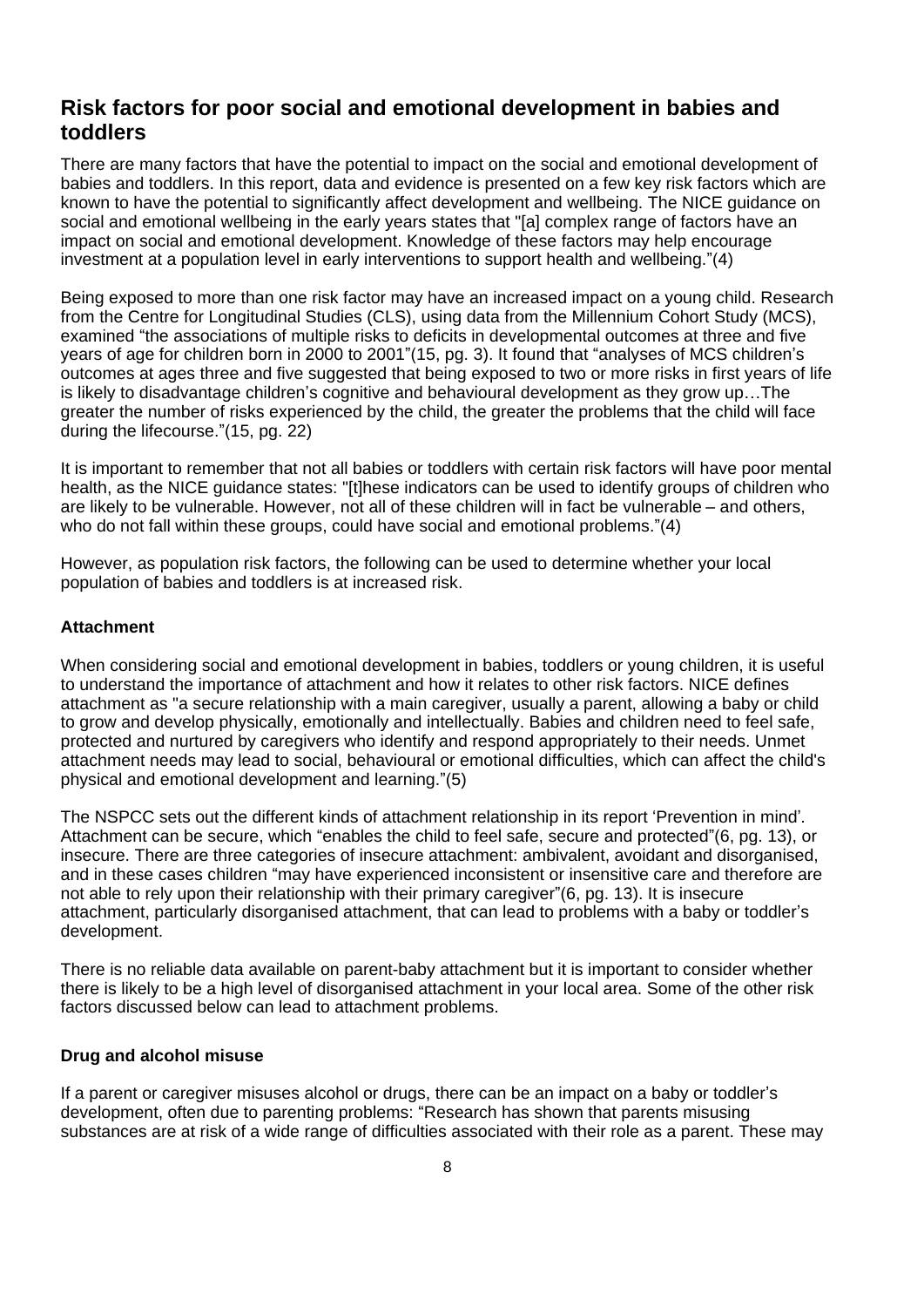include a lack of understanding about child development issues, ambivalent feelings about having and keeping children and lower capacities to reflect on their children's emotional and cognitive experience."(16, pg. 6)

In terms of alcohol misuse, NICE guidance stresses the importance of taking account of "the impact of the parent's drinking on the parent–child relationship and the child's development, education, mental and physical health, own alcohol use, safety, and social network"(17).

The NSPCC report 'All babies count: spotlight on drugs and alcohol' highlights the effect of alcohol misuse on parenting: "Problematic drinking by parents is associated with negative parenting practice…and parenting capacity can be compromised when parents become increasingly focused on drinking and as a result become less loving, caring, nurturing, consistent or predictable."(16, pg. 6)

In 2000, the Advisory Council on the Misuse of Drugs launched an inquiry into the children of problem drug users. It found that "parental problem drug use can and often does compromise children's health and development at every stage from conception onwards."(18, pg. 10)

Looking at the impact at different stages of a child's life, the inquiry found that from birth to age two: "The foundation of a child's normal development is a good relationship with a well parent or primary care giver…who is consistently able to provide nourishment, stimulation and protection from danger and give the child a sense of well-being and security. Much of the potential for parental drug use to damage the child in these early months lies in the way it can obstruct or corrupt this relationship."(18, pg. 37)

At 3-4 years of age "parental problem drug use can continue to jeopardise the child's development in many ways"(18, pg. 39), including being left unsupervised or neglected, physical violence or emotional abuse and less time stimulated through play or reading.(18)

The National Treatment Agency for Substance Misuse(19) found that during 2011/12, one third of adults in treatment lived in a household containing children (this includes parents living with their own children and adults living in a house with children who are not theirs, for example step-children or grandchildren). Parents who live with their own children tend to have fewer drug-related problems than others in treatment, are less likely to use the most addictive drugs, and are less likely to inject drugs when compared to non-parents in treatment(19). They are also less likely to be homeless or arrive in treatment via the criminal justice system(19).

Table 4a: Parents in drug treatment, rate per 100,000 children aged 0-15

|                             | 2011/12 |
|-----------------------------|---------|
| East Riding                 | 89.6    |
| England                     | 110.4   |
| Yorkshire and the<br>Humber | 128.7   |

Table 4b: Parents in alcohol treatment rate per 100,000 children aged 0-15

|                             | 2011/12 |
|-----------------------------|---------|
| <b>East Riding</b>          | 98.6    |
| England                     | 147.2   |
| Yorkshire and the<br>Humber | 154.3   |

Source for tables 4a and 4b: Public Health England

Note: '-1' in any cell indicates the value has been suppressed. Blank cells indicate no data for that area and period.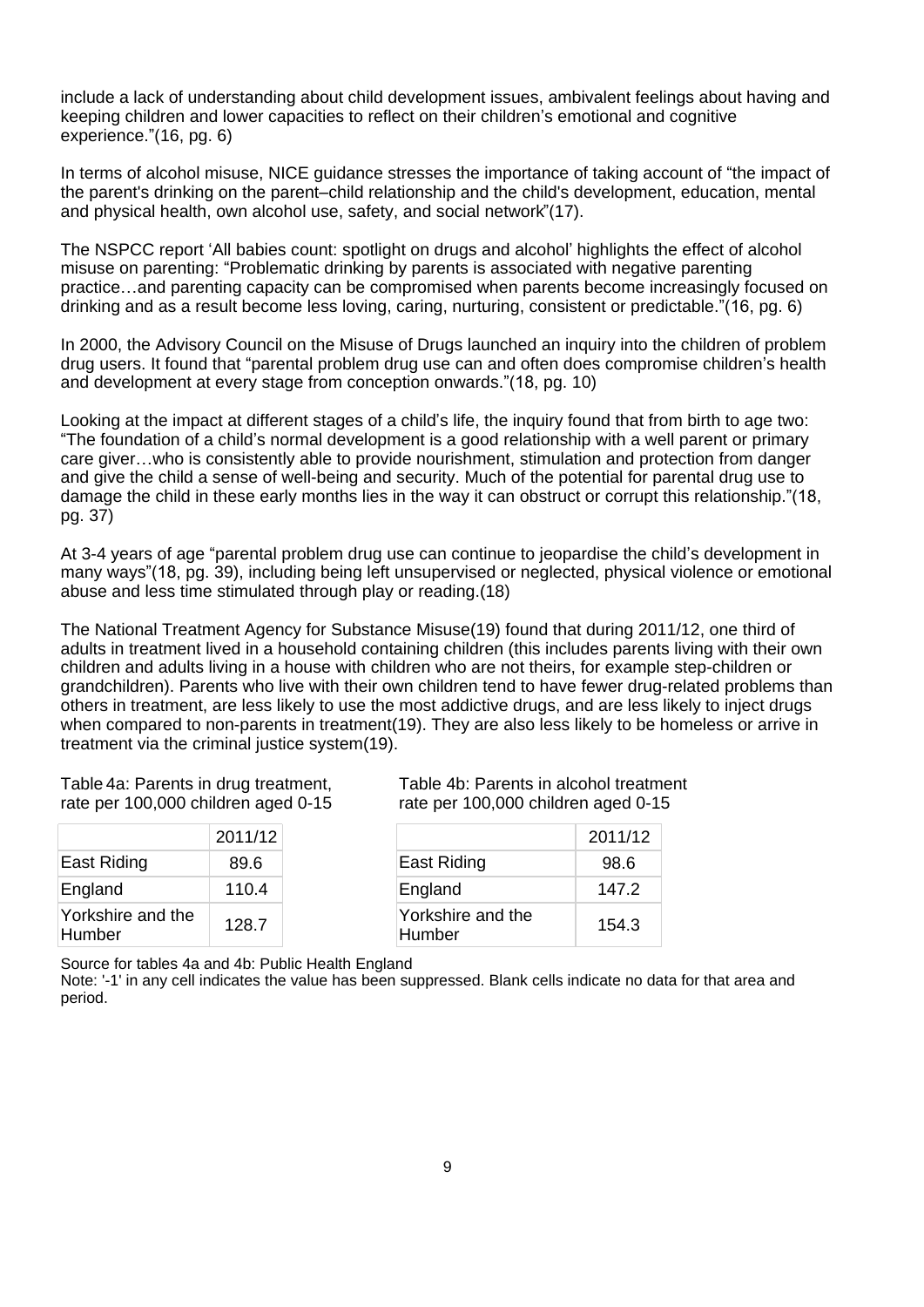### **Maternal mental health**

The social and emotional wellbeing of a baby or toddler can be affected by whether the mother has a mental health problem herself, often due to the effect on the mother-baby relationship(1,2,4): "... emotional distress and problems during pregnancy, childbirth and the postnatal period warrant particular attention because of the longitudinal impact these difficulties have on the developing fetus and newborn baby, effects which are often mediated through the woman's disrupted relationship with her infant."(2, pg. 209)

For example, postnatal depression can have serious and long term effects on babies:

"Failure to treat (perinatal depression) promptly may result in a prolonged, deleterious effect on the relationship between the mother and baby and on the child's psychological, social and educational development."(11, pg. 1)

There is evidence that postnatal depression "may be associated with lower cognitive and language achievements" in young children(10). Cognitive development is not impaired in all babies and children of mothers with postnatal depression, but "appears limited to those children whose mothers find it difficult to maintain sensitive and active engagement with the infant"(11, pg. 2).

The mental health resources signposted in the next steps section and the estimates of women with mental health problems in pregnancy and the first year after childbirth can be used to give an idea of the scale of mental health problems among mothers in your local area.

#### **Teenage parents**

Pregnancy in under-18 year olds can lead to "poor health and social outcomes for both the mother and child"(20) for example: "…resulting children are at greater risk of low educational attainment, emotional and behavioural problems, maltreatment or harm, and illness, accidents and injuries"(21).

The NICE guidance on social and emotional wellbeing in the early years(4) lists being born to parents aged under 18 years as a factor that can make children vulnerable to poor wellbeing. Young mothers are also more at risk of developing postnatal depression than average(22).

The data below shows births to mothers aged under 18 years in your area. Remember that not all babies born to teenage parents will be brought up by them. Also, although a high number of teenage parents in a population is a risk factor for higher levels of poor infant mental health, on an individual level many teenage parents will parent effectively and raise healthy children. In addition, it is worth considering whether younger adult parents (those in their late teens or early twenties) in your area need extra support, especially those who are vulnerable or lack family support.

Figure 5: Percentage of deliveries where the mother is aged under 18 years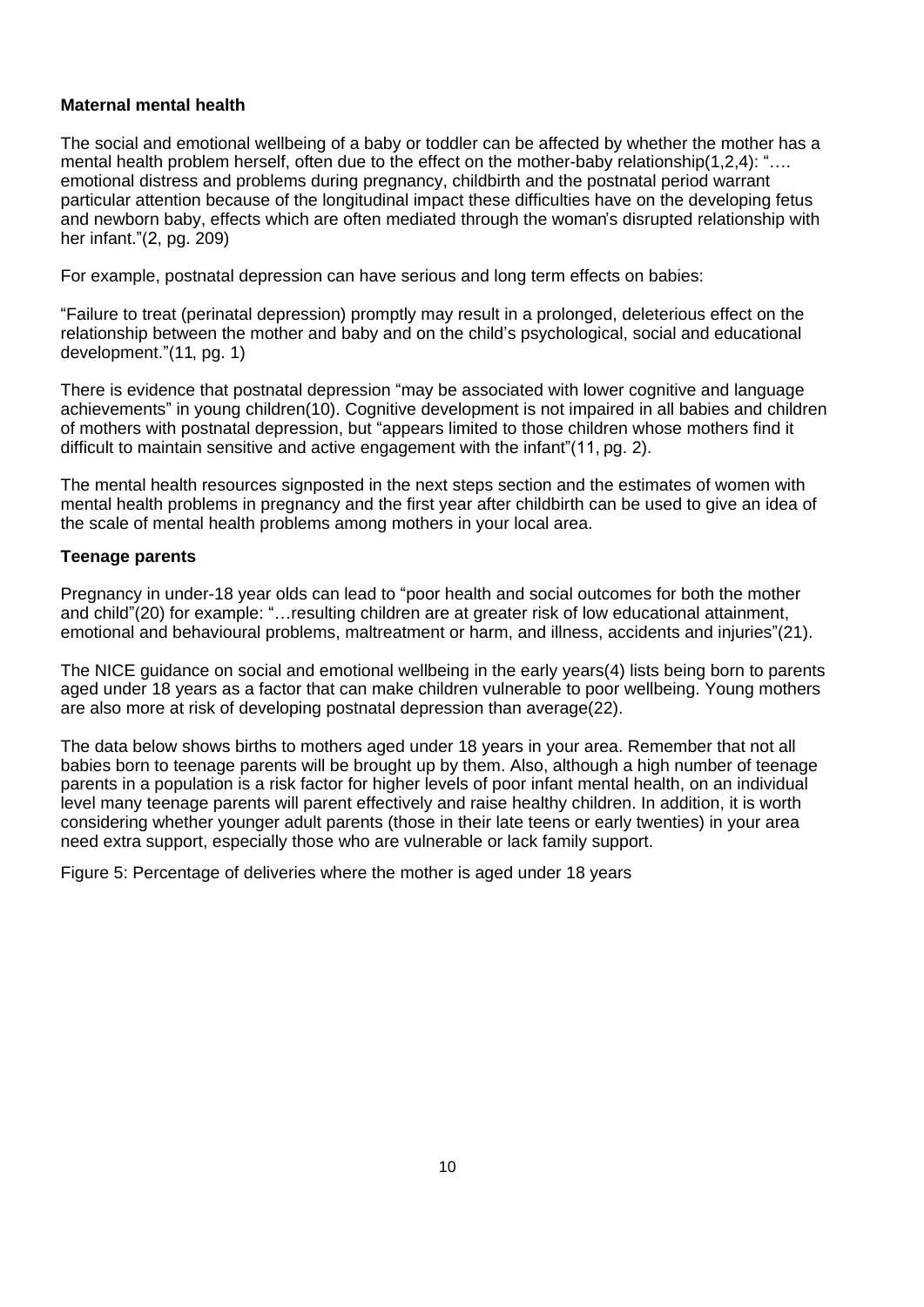![](_page_10_Figure_0.jpeg)

| Table 5: Percentage of deliveries where the mother is aged under 18 years |  |  |
|---------------------------------------------------------------------------|--|--|
|                                                                           |  |  |

|                             |     |     | 2012/13 2013/14 2014/15 2015/16 2016/17 |     |     |
|-----------------------------|-----|-----|-----------------------------------------|-----|-----|
| East Riding                 | 1.4 | 1.7 | 1.1                                     | 0.7 | 1.1 |
| England                     | 1.2 | 1.1 | 0.9                                     | 0.9 | 0.7 |
| Yorkshire and the<br>Humber | 1.6 | 1.5 | 1.3                                     | 1.2 | 1.1 |

Source for figure 5 and table 5: Hospital Episode Statistics, Health and Social Care Information Centre. Note: '-1' in any cell indicates the value has been suppressed. Blank cells indicate no data for that area and period.

#### **Looked after children and child maltreatment**

There are risks to babies' and toddlers' mental health associated with the experience of being in care, as mentioned in the NICE guidance on looked after children and young people:

"Evidence suggests that frequent moves…can adversely affect the ability of babies and very young children to form healthy attachments that lead to healthy emotional and physical development."(5)

"The absence of a permanent carer at such a young age can jeopardise children's chances of developing meaningful attachments and have adverse consequences for their long-term wellbeing."(5)

"Very young children can become closely attached to foster care families and can experience great distress if moved to a new placement." (5)

Data on the number of looked after children in your area is also useful because many children are in care due to circumstances which are likely to have affected their wellbeing:

"Decisive action is of key importance to the wellbeing of very young children who come into the care of local authorities. The majority are from families where parents are struggling with issues such as domestic violence, substance abuse, alcohol abuse and mental health problems, often in combinations."(5)

Many looked after children have suffered abuse or neglect, which can be very damaging to their development, wellbeing and attachment relationships (23):

"A substantial number of children and young people are placed in local authority care as a result of maltreatment.... Many children suffer combinations of different forms of abuse and neglect and, as a result, experience the kind of care-giving in which key nurturing experiences are missing. In maltreated children, the child's primary attachment figure (usually the parent) is likely to be unavailable at times of need and may also be the cause of extreme fear and distress. This can lead to the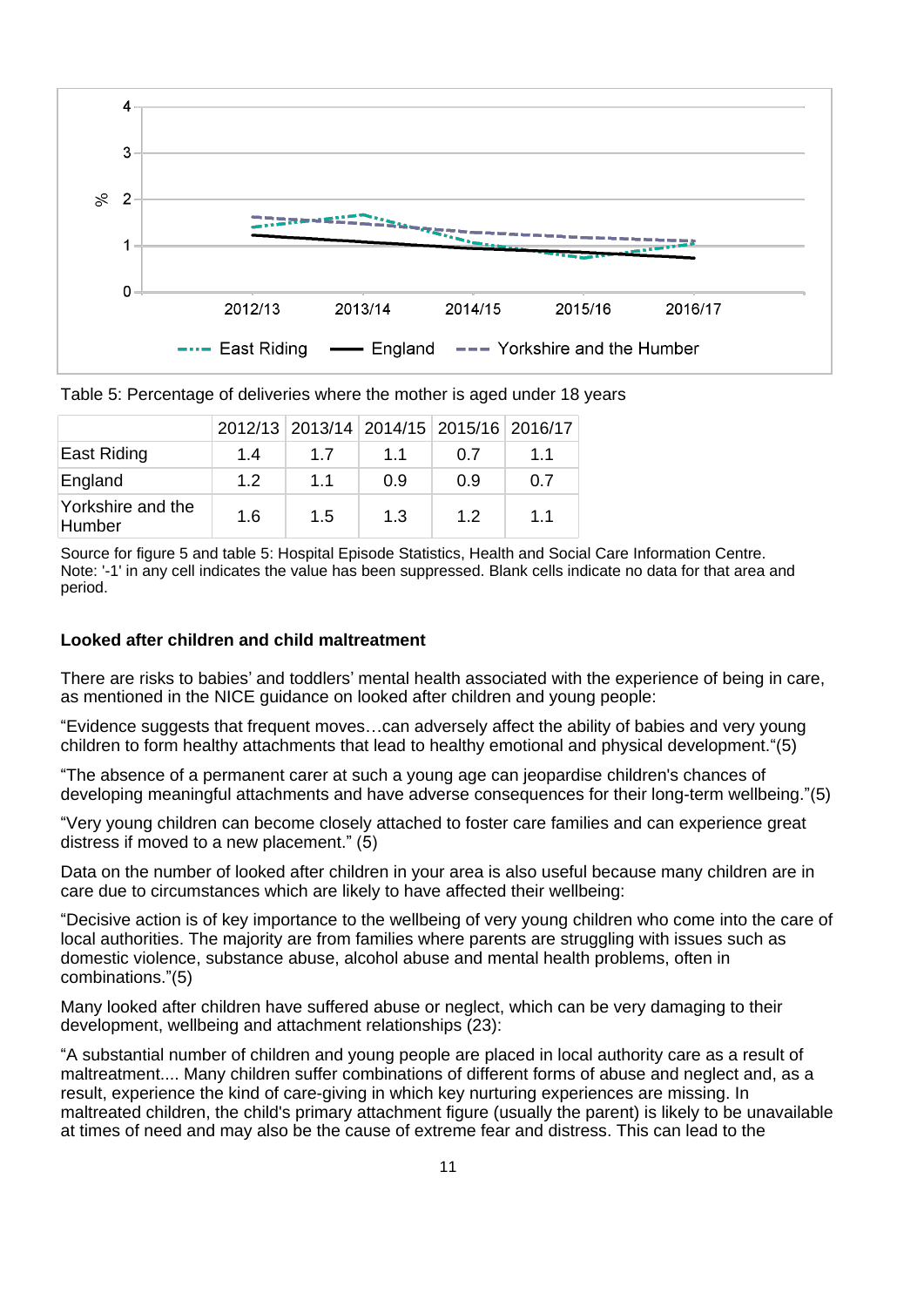development of insecure or disorganised attachment patterns and have an impact on brain development, which can in turn lead to impaired development."(23)

Table 6: Looked after children aged under 5 years, rate per 10,000 children aged under 5 years

|                             |      | 2014/15 2015/16 2016/17 |      |
|-----------------------------|------|-------------------------|------|
| East Riding                 | 48.9 | 30.6                    | 21.7 |
| England                     | 44.9 | 40.3                    | 36.9 |
| Yorkshire and the<br>Humber | 56.3 | 48.9                    | 43.4 |

Source for table 6: Department for Education

Note: '-1' in any cell indicates the value has been suppressed. Blank cells indicate no data for that area and period.

Experiences of child maltreatment, whether in looked after children or others, can have very serious effects on a young child's development:

"There is strong evidence of the harmful short- and long-term effects of child maltreatment. All aspects of the child's health, development and wellbeing can be affected."(24)

Data on the number of children on a child protection plan can also give an indication of the numbers of children that have experienced maltreatment in your local area, although this will obviously only include those known to authorities.

Table 7: Children subject to a child protection plan, rate per 10,000 children

|                             |      | 2012/13 2013/14 2014/15 |      |
|-----------------------------|------|-------------------------|------|
| East Riding                 | 36.7 | 20.8                    | 27.7 |
| England                     | 37.9 | 42.0                    | 42.9 |
| Yorkshire and the<br>Humber | 46.7 | 44.4                    | 41.8 |

Source for table 7: Department for Education

Note: '-1' in any cell indicates the value has been suppressed. Blank cells indicate no data for that area and period.

#### **Homelessness**

Babies and toddlers that live in families that are homeless are vulnerable to poor social and emotional wellbeing (25). The NSPCC explains the effects of homelessness on babies in their report 'An unstable start': "Babies living in homeless families can be extremely vulnerable. This is because babies' development is reliant on the quality of the care their parents are able to provide and for some parents who are homeless, providing this care can be difficult."(25, pg. 5)

"The limited research on the specific impact of homelessness on babies shows that homeless infants experience a significant decline in general developmental function between 4 and 30 months"(25, pg. 8)

The following table shows the rate of family homelessness in East Riding of Yorkshire, compared with the national average.

Table 8: Family homelessness: households containing children or a pregnant woman per 1,000 households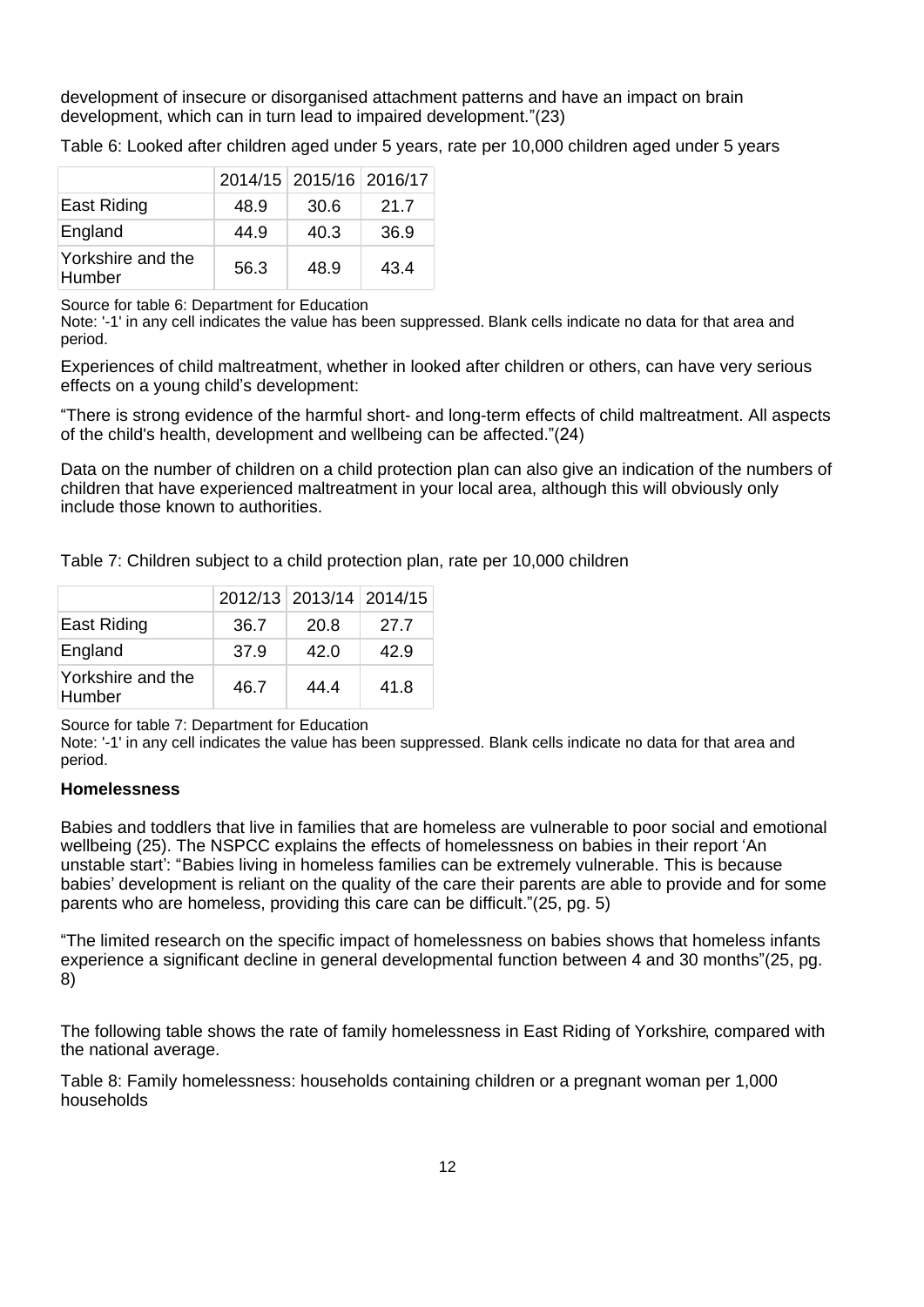|                             |     |     |     | 2012/13 2013/14 2014/15 2015/16 2016/17 |     |
|-----------------------------|-----|-----|-----|-----------------------------------------|-----|
| East Riding                 | 1.6 | 1.4 | 1.4 | 1.4                                     | 1.3 |
| England                     | 1.7 | 17  | 1.8 | 1.9                                     | 1.9 |
| Yorkshire and the<br>Humber | 1.3 | 0.9 | 0.8 | 0.9                                     | 1.0 |

Source for table 8: Department for Communities and Local Government

Note: '-1' in any cell indicates the value has been suppressed. Blank cells indicate no data for that area and period.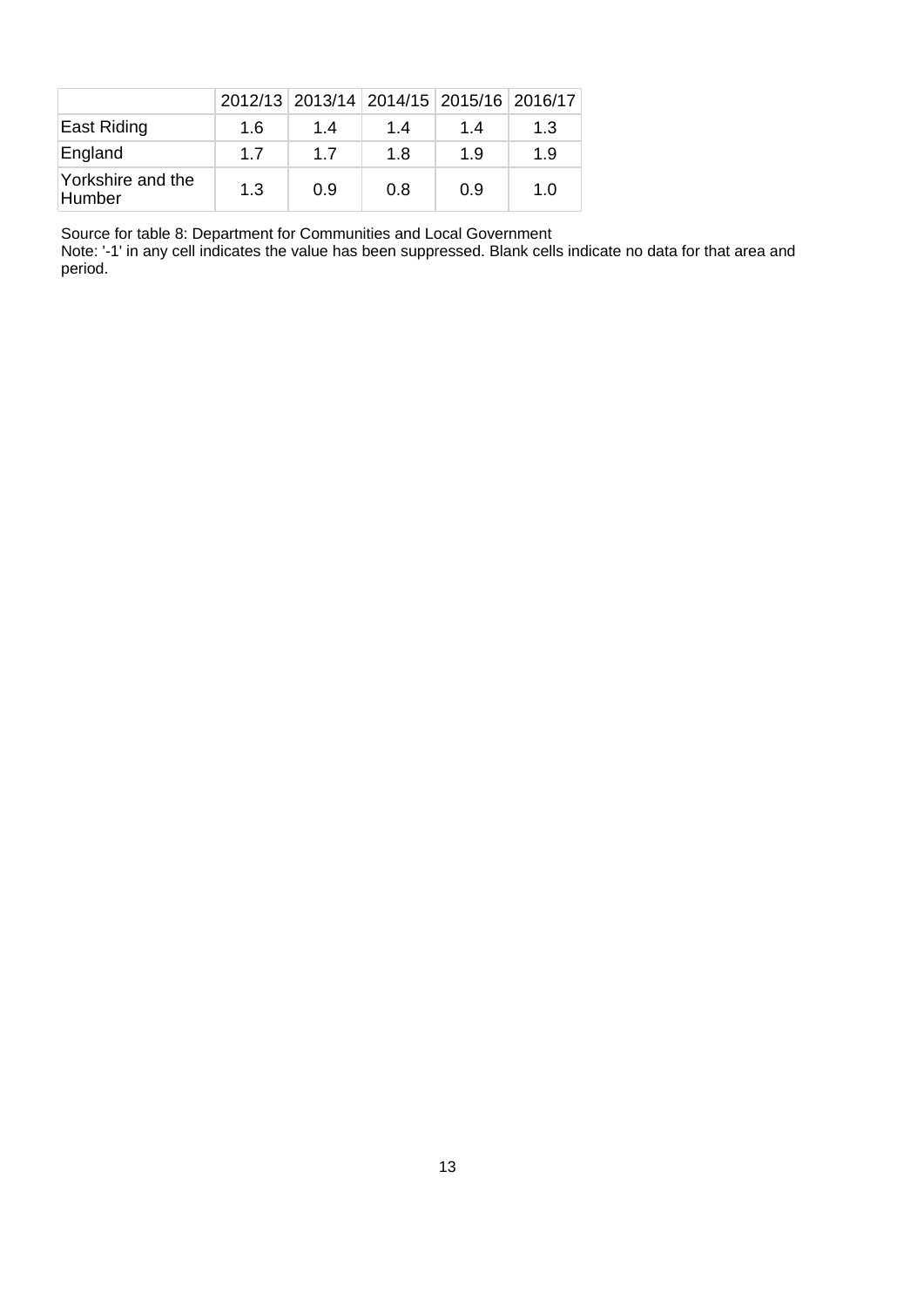# **Next steps**

The data and information in this report should have given you an indication of risk factors for antenatal and postnatal mental health conditions and poor social and emotional development in babies and toddlers in your local area, as well as estimates for maternal mental health conditions. Combined with local knowledge and data, we hope that this helps you to assess the needs of pregnant women, new mothers and babies and toddlers in your area. The list below sets out some of the other resources and sources of information you may want to look at to help you to do this and to move on to the next stage of planning for services which meet the needs of your population.

The National Child and Maternal Health Intelligence Network is hosted and facilitated by PHE and provides wide-ranging, authoritative data, evidence and practice in relation to child and maternal health which you can use to improve the quality of care and outcomes for communities, patients and their families. Find out [more about our work, including our data and tools](http://www.gov.uk/guidance/child-and-maternal-health-data-and-intelligence-a-guide-for-health-professionals).

If you have not yet read our [guide on using these reports \(see supporting documents section\),](https://fingertips.phe.org.uk/profile-group/mental-health/profile/perinatal-mental-health) it provides useful information on how to get the most out of this report.

Find out more about the general population in your area, including child poverty, by looking at the child and maternal health section on PHE's [Fingertips tool](https://fingertips.phe.org.uk/).

[Subscribe to PHE ebulletins](https://public.govdelivery.com/accounts/UKHPA/subscriber/new) to keep you up to date with the latest resources and research relating to child and maternal health. Register your email address then change your preferences and select 'Child and maternal health current awareness ebulletin'. The ebulletin is sent every two weeks.

The [National Mental Health Dementia and Neurology Intelligence Network](https://fingertips.phe.org.uk/profile-group/mental-health) provides tools and data on the prevalence of mental health problems and a range of risk factors in your local area. Resources include:

o A [perinatal mental health catalogue](https://www.gov.uk/government/publications/perinatal-mental-health-national-datasets) which lists sources of national datasets and indicators on perinatal mental health at clinical commissioning group (CCG), local authority, GP practice and provider level data.

o The [perinatal mental health profile](https://fingertips.phe.org.uk/profile-group/mental-health/profile/perinatal-mental-health) which shows data on mental health in pregnancy, the postnatal period and babies under 1 year old. It shows data on the demographics, risk and related factors, prevalence, and identification and access, during the perinatal period. It includes metrics at local authority, CCG and acute trust level.

· You may be able to access better data locally. For example, local authorities could find out up to date numbers of looked after children or children aged under three on a child protection plan in their area from their children's services department. Homelessness and domestic violence are other examples of things that there may be data available on locally.

NHS England has committed to fulfilling the ambition in the Five Year Forward View for Mental [Health,](https://www.england.nhs.uk/mental-health/taskforce/) so that by 2020/21 there will be increased access to specialist perinatal mental health support in all areas of England, allowing at least an additional 30,000 women each year to receive evidencebased treatment, closer to home, when they need it. This includes the right range of specialist community and inpatient care. A phased, five-year transformation programme, backed by £365m in funding, is underway to build capacity and capability in specialist perinatal mental health services, focused on improving access to and experience of care, early diagnosis and intervention, and greater transparency and openness.

Public Health England in 2017 launched the [Prevention Concordat for Better Mental Health](https://www.gov.uk/government/collections/prevention-concordat-for-better-mental-health) and supporting resources (including local prevention planning guidance, Joint Strategic Needs Assessment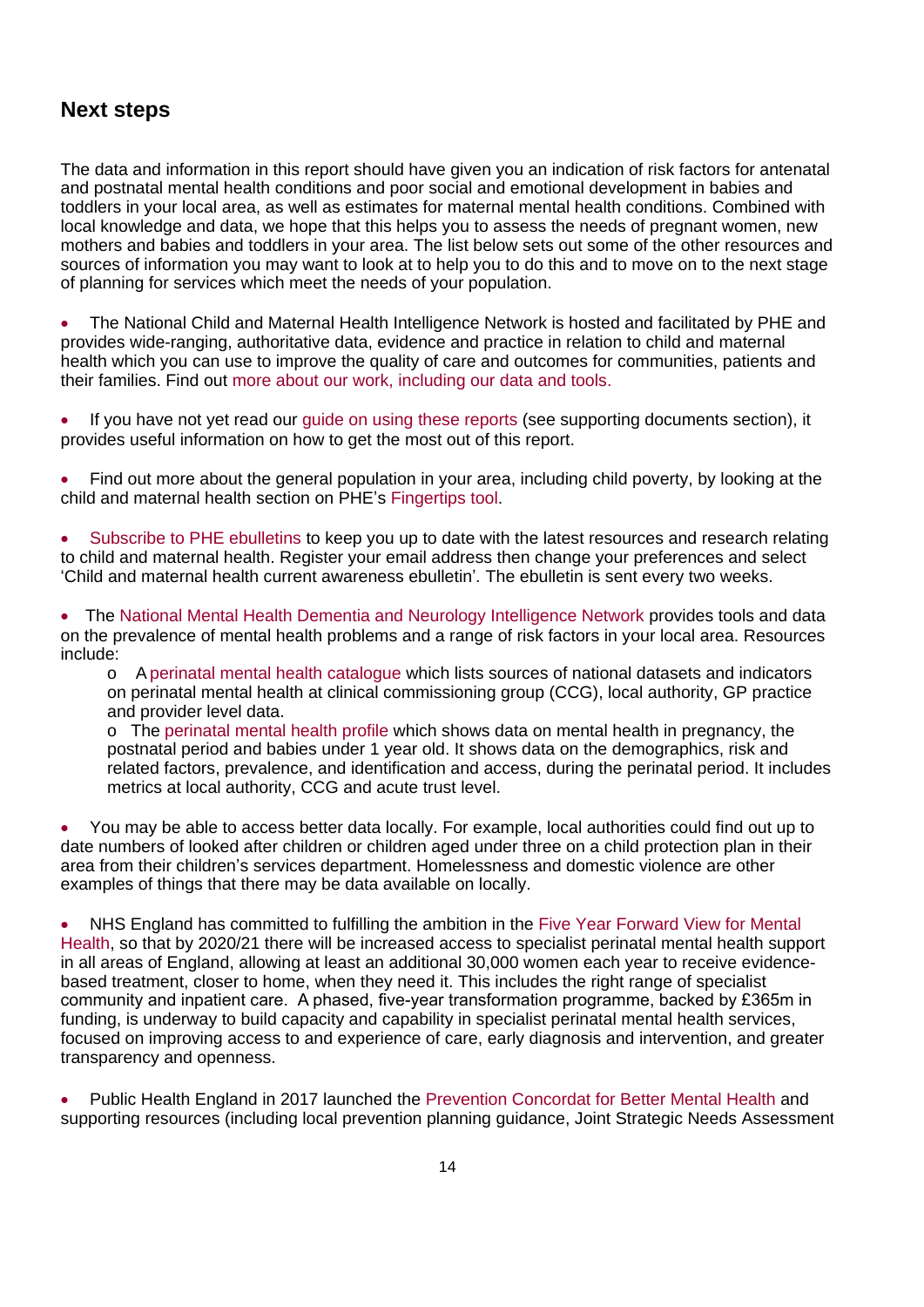and Return On Investment tools), which include explicit references to the importance of multidisciplinary action to prevent perinatal mental health problems and to intervene early.

Maternal mental health is one of 6 [Early Years High Impact Areas](https://www.gov.uk/government/publications/commissioning-of-public-health-services-for-children) for health visiting services.

Read the Joint Commissioning Panel for Mental Health's quide to the commissioning of good [quality perinatal mental health services.](https://www.jcpmh.info/resource/guidance-perinatal-mental-health-services/)

· The [NICE Quality Standard \(QS115\) on antenatal and postnatal mental health](https://www.nice.org.uk/guidance/qs115) was published in 2016.

Review learning from serious case reviews, if there has been a maternal suicide in your area. MBRRACE-UK runs the national confidential enquiry into maternal deaths, collecting information on mothers in the UK who die during pregnancy or in the first 12 months after giving birth, including women who died from suicide. Their [reports into maternal death in the UK](https://www.npeu.ox.ac.uk/mbrrace-uk/reports) are available on their website.

There is likely to be more data relevant to the commissioning of perinatal and infant mental health services available in the future through the Maternity Services Data Set (MSDS), part of the Maternity and Children's Data Set (MCDS), and the Mental Health Services Data Set (MHSDS). The MSDS will provide a national standard for gathering data from maternity healthcare providers in England. The MHSDS will deliver comprehensive and comparable information for children, young people and adults who are in contact with Mental Health Services. Find out more and sign up for updates about the MSDS [here](http://content.digital.nhs.uk/maternityandchildren/maternity) and the MHSDS [here.](http://content.digital.nhs.uk/mhsds)

· You should consider the views of local women and families when commissioning perinatal and infant mental health services. Your [local Healthwatch](http://www.healthwatch.co.uk/find-local-healthwatch) will have more information on ensuring the voice of service users is included in the commissioning and delivery of health and care services.

Contact your local PHE knowledge and intelligence service for further advice and support:

| North East               | LKISNorthEast@phe.gov.uk          |
|--------------------------|-----------------------------------|
| North West               | LKISNorthWest@phe.gov.uk          |
| Yorkshire and the Humber | LKISYorkshireandHumber@phe.gov.uk |
| East Midlands            | LKISEastMidlands@phe.gov.uk       |
| East of England          | LKISEast@phe.gov.uk               |
| <b>West Midlands</b>     | LKISWestMidlands@phe.gov.uk       |
| London                   | LKISLondon@phe.gov.uk             |
| South East               | LKISSouthEast@phe.gov.uk          |
| South West               | LKISSouthWest@phe.gov.uk          |
|                          |                                   |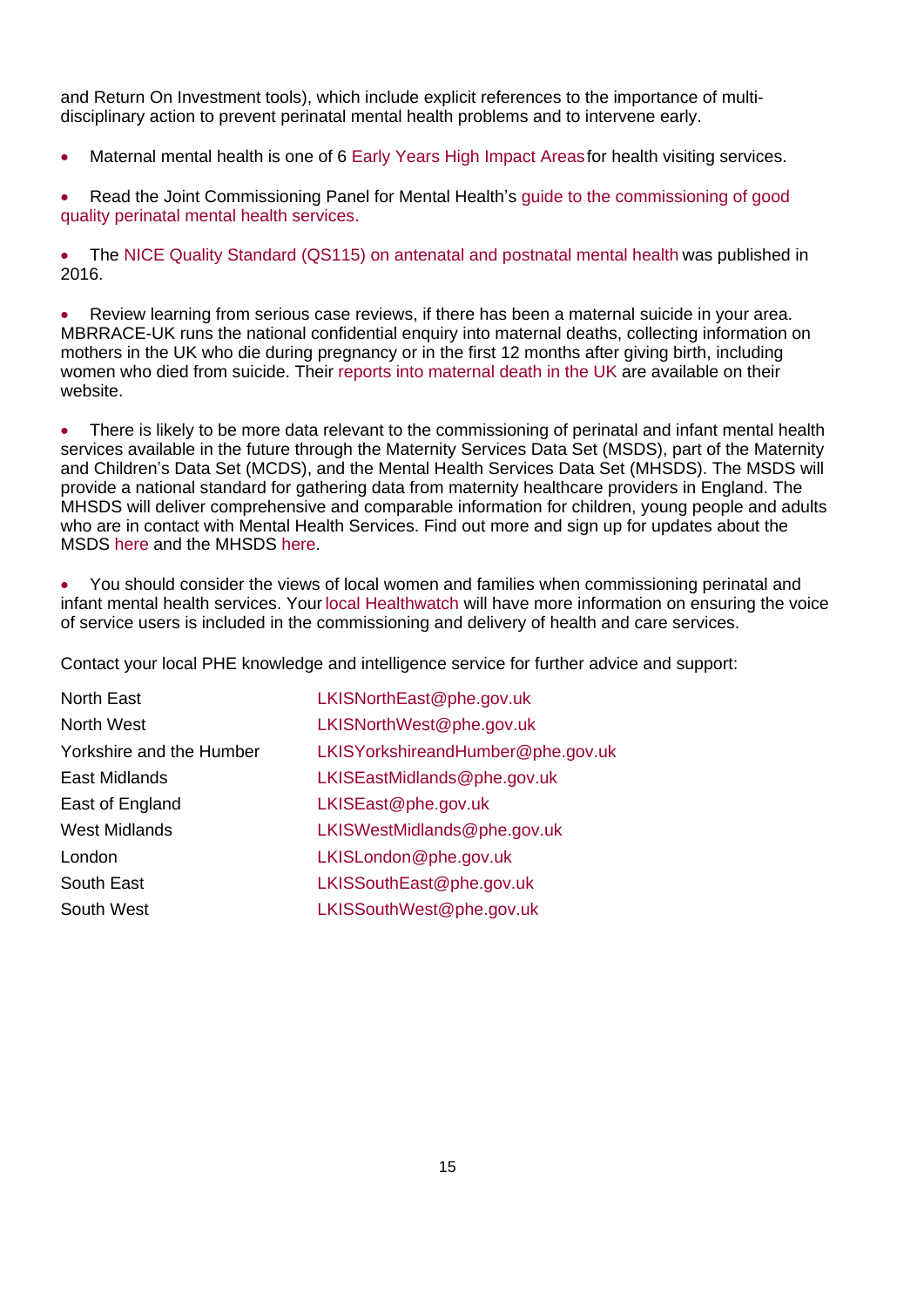# **Glossary: perinatal mental health conditions**

## **Adjustment disorders**

Adjustment disorder is a state of mixed emotions such as depression and anxiety which occurs as a reaction to major life events or when having to face major life changes such as illness or relationship breakdown.

Source: Royal College of Psychiatrists (26)

## **Mild-moderate depression and anxiety**

The main symptoms of depression are losing pleasure in things that were once enjoyable and losing interest in other people and usual activities. A person with depression may also commonly experience some of the following: feeling tearful, irritable or tired most of the time, changes in appetite, and problems with sleep, concentration and memory. People with depression typically have lots of negative thoughts and feelings of guilt and worthlessness. Sometimes people with depression harm themselves, have thoughts about suicide, or may even attempt suicide.

Mild depression is when a person has a small number of symptoms that have a limited effect on their daily life. Moderate depression is when a person has more symptoms that can make their daily life much more difficult than usual.

Mild anxiety is experienced as feelings of being overwhelmed by responsibilities and unable to cope. People with depression may have feelings of anxiety as well. Source: NICE (27), Best Beginnings (28)

## **Postpartum psychosis**

Postpartum psychosis (or puerperal psychosis) is a severe episode of mental illness which begins suddenly in the days or weeks after having a baby. Symptoms vary and can change rapidly. They can include high mood (mania), depression, confusion, hallucinations and delusions. Source: Royal College of Psychiatrists (29)

## **Post-traumatic stress disorder**

Postnatal Post Traumatic Stress Disorder (PTSD) is experienced as nightmares, flashbacks, anger, and difficulty concentrating and sleeping. It may be a pre-existing condition or be triggered by a traumatic labour.

Source: Best Beginnings (28)

## **Serious mental illness (severe mental illness)**

Serious mental illness includes diagnoses which involve psychosis. The most common disorders which are associated with psychotic symptoms are schizophrenia, bipolar disorder and psychotic depression. Psychosis is used to describe symptoms or experiences that happen together. Each person will have different symptoms, but the common feature is that they do not experience reality like most people. A person with psychosis may have: hallucinations, delusions, muddled thinking, lack of insight.

Source: Mental Health Wales (30), Royal College of Psychiatrists (31)

## **Severe depressive illness**

Severe depression is when a person has many symptoms that can make their daily life extremely difficult. Sometimes a person with severe depression may have hallucinations and delusions (psychotic symptoms). Source: NICE (27)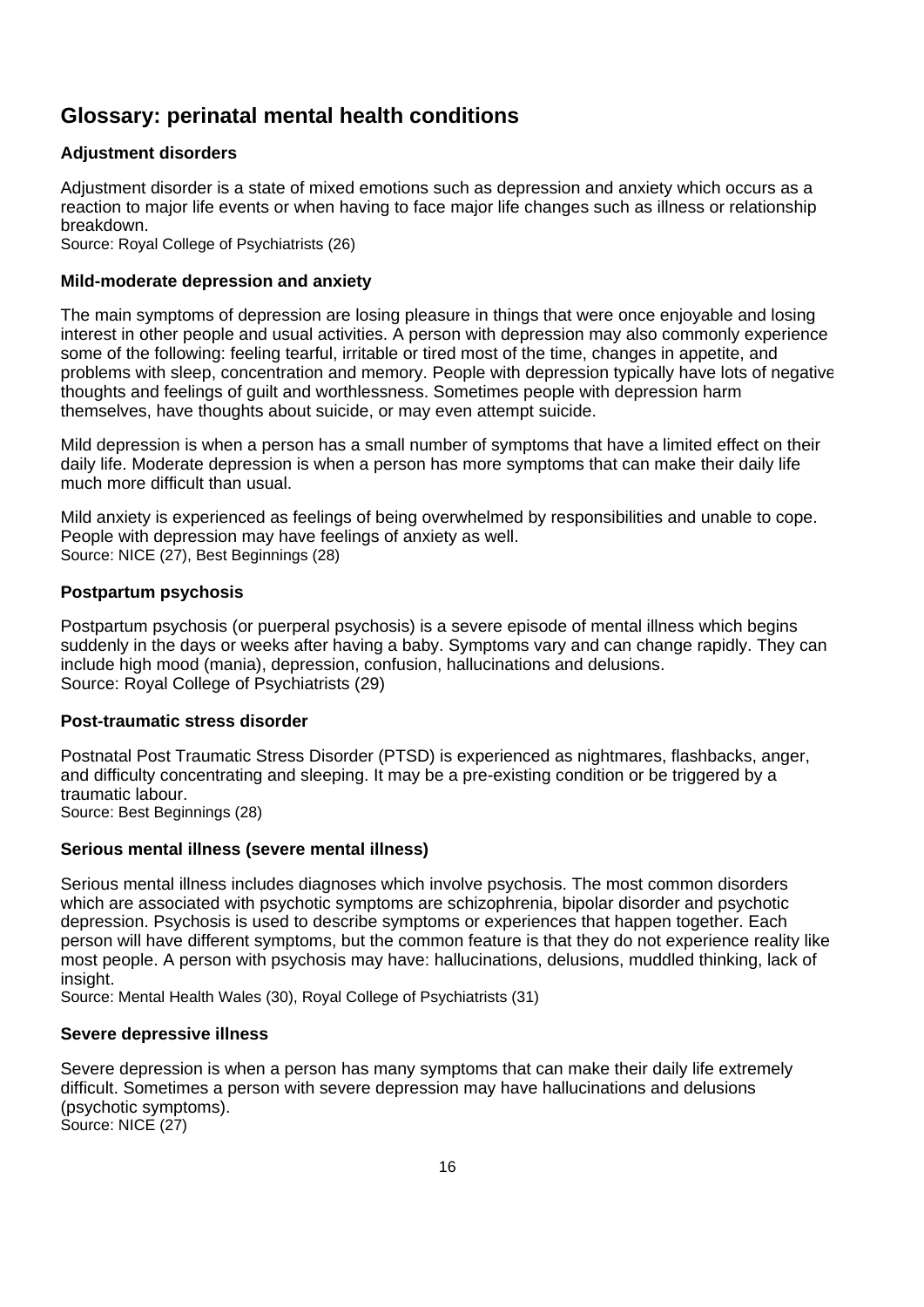# **References**

1. NICE. Antenatal and postnatal mental health: clinical management and service guidance. NICE guidelines (CG192). London: National Institute for Health and Care Excellence, 2014 (cited 2015 Jun 8). Available from:

[www.nice.org.uk/guidance/cg192](http://www.nice.org.uk/guidance/cg192)

2. National Collaborating Centre for Mental Health. Antenatal and postnatal mental health: clinical management and service guidance. Updated edition. NICE guideline (CG192). Leicester and London: The British Psychological Society and The Royal College of Psychiatrists, 2014 (cited 2015 Jun 8). Available from:

[www.nice.org.uk/guidance/cg192/evidence](http://www.nice.org.uk/guidance/cg192/evidence)

3. Zero to Three (Internet). Early childhood mental health. Washington: Zero to Three: National Center for Infants, Toddlers and Families; 2014 (cited 2015 Jun 17). Available from: [www.zerotothree.org/child-development/early-childhood-mental-health/](http://www.zerotothree.org/child-development/early-childhood-mental-health/)

4. NICE. Social and emotional wellbeing: early years. NICE guideline (PH40). London: National Institute for Health and Clinical Excellence, 2012 (cited 2015 Jun 8). Available from: [www.nice.org.uk/guidance/ph40/](http://www.nice.org.uk/guidance/ph40/)

5. NICE. Looked-after children and young people. NICE guidelines (PH28). London: National Institute for Health and Clinical Excellence, 2010 (cited 2015 Jun 17). Available from: [www.nice.org.uk/guidance/ph28](http://www.nice.org.uk/guidance/ph28)

6. Hogg S. Prevention in mind. All babies count: spotlight on perinatal mental health. London: NSPCC, 2012 (cited 2015 Sep 03). Available from: www.nspcc.org.uk/services-and-resources/research-and-resources/2013/all-babies-count-spotlightperinatal-mental-health/

7. Bauer A, Parsonage M, Knapp M, Iemmi V, Adelaja B. The costs of perinatal mental health problems. London: Centre for Mental Health and London School of Economics, 2014 (cited 2015 Oct 16). Available from:

[www.centreformentalhealth.org.uk/costs-of-perinatal-mh-problems](http://www.centreformentalhealth.org.uk/costs-of-perinatal-mh-problems)

8. Khan L. Falling through the gaps: perinatal mental health and general practice. London: Centre for Mental Health, 2015 (cited 2015 Oct 16). Available from: [www.centreformentalhealth.org.uk/falling-through-the-gaps](http://www.centreformentalhealth.org.uk/falling-through-the-gaps)

9. National Collaborating Centre For Primary Care. Clinical guidelines and evidence review for post natal care: routine post natal care of recently delivered women and their babies. NICE guideline (CG37). London: National Collaborating Centre For Primary Care and Royal College Of General Practitioners, 2006 (cited 2015 Jun 8). Available from: <http://www.nice.org.uk/guidance/cg37/evidence>

10. NICE (Internet). NICE clinical knowledge summaries. Depression - antenatal and postnatal. London: National Institute for Health and Clinical Excellence; 2013 (updated 2013 Jan; cited 2015 June 08). Available from:

[cks.nice.org.uk/depression-antenatal-and-postnatal](http://cks.nice.org.uk/depression-antenatal-and-postnatal)

11. Scottish Intercollegiate Guidelines Network (SIGN). Management of perinatal mood disorders SIGN guideline 127. Edinburgh: SIGN, 2012 (cited 2015 Jun 8). Available from: [www.sign.ac.uk/guidelines/fulltext/127/index.html](http://www.sign.ac.uk/guidelines/fulltext/127/index.html)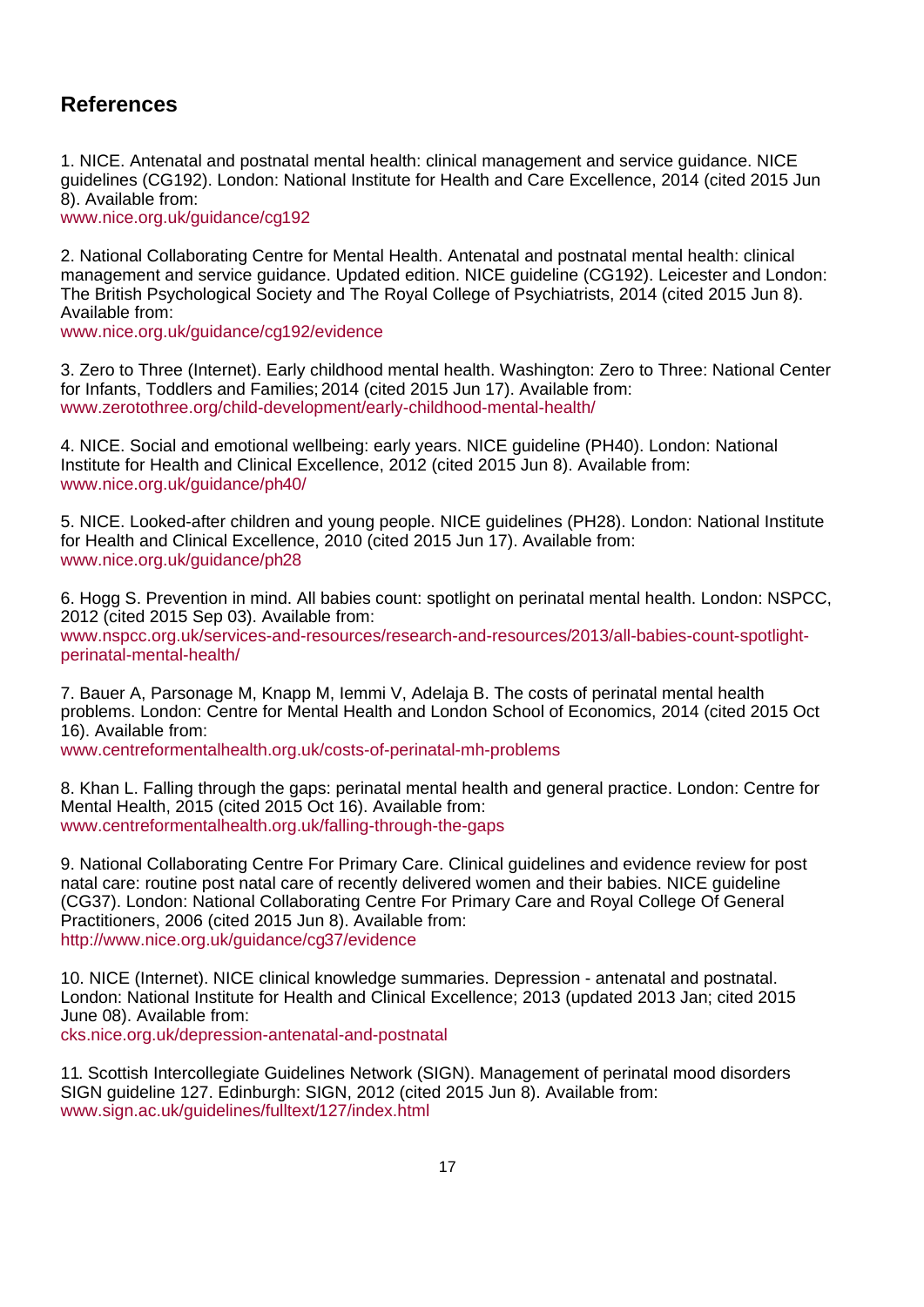12. Howard LM, Oram S, Galley H, Trevillion K, Feder G. Domestic violence and perinatal mental disorders: a systematic review and meta-analysis. PLOS Medicine. 2013;10(5):e1001452. doi: 10.1371/journal.pmed.1001452.

13. NICE. Domestic violence and abuse: how health services, social care and the organisations they work with can respond effectively. NICE guidelines (PH50). London: National Institute for Health and Care Excellence, 2014 (cited 2015 Jul 15). Available from: [www.nice.org.uk/guidance/ph50](http://www.nice.org.uk/guidance/ph50)

14. Office for National Statistics. Gestation-specific infant mortality, 2013 (Internet). Newport: ONS, 2015 (cited 2015 Nov 19). Available from:

[www.ons.gov.uk/ons/rel/child-health/gestation-specific-infant-mortality-in-england-and-wales/2013/stb](http://www.ons.gov.uk/ons/rel/child-health/gestation-specific-infant-mortality-in-england-and-wales/2013/stb-gestation-specific-infant-mortality.html)[gestation-specific-infant-mortality.html](http://www.ons.gov.uk/ons/rel/child-health/gestation-specific-infant-mortality-in-england-and-wales/2013/stb-gestation-specific-infant-mortality.html)

15. Sabates R, Dex S. Multiple risk factors in young children's development. CLS Cohort Studies Working paper 2012/1. London: Institute of Education, 2012 (cited 2015 Sept 04). Available from: [www.cls.ioe.ac.uk/page.aspx?sitesectionid=939](http://www.cls.ioe.ac.uk/page.aspx?sitesectionid=939)

16. Rayns G, Dawe PS, Cuthbert C. All babies count: spotlight on drugs and alcohol. London: NSPCC, 2013 (cited 2015 Jul 22). Available from:

www.nspcc.org.uk/services-and-resources/research-and-resources/2013/all-babies-count-drugalcohol/

17. NICE. Alcohol-use disorders: diagnosis, assessment and management of harmful drinking and alcohol dependence. NICE guidelines (CG115). National Institute for Health and Clinical Excellence, 2011 (cited 2015 Jul 15). Available from: [www.nice.org.uk/guidance/cg115](http://www.nice.org.uk/guidance/cg115)

18. Advisory Council on the Misuse of Drugs. Hidden harm- responding to the needs of children of problem drug users. London: Advisory Council on the Misuse of Drugs, 2011 (cited 2015 Jul 22). Available from:

[www.gov.uk/government/publications/amcd-inquiry-hidden-harm-report-on-children-of-drug-users](http://www.gov.uk/government/publications/amcd-inquiry-hidden-harm-report-on-children-of-drug-users)

19. National Treatment Agency for Substance Misuse. Parents with drug problems: how treatment helps families. London: NTA, 2012 (cited 2015 Nov 24). Available from: [www.nta.nhs.uk/uploads/families2012vfinali.pdf](http://www.nta.nhs.uk/uploads/families2012vfinali.pdf)

20. NICE. Prevention of sexually transmitted infections and under 18 conceptions. NICE guidelines (PH3). London: National Institute for Health and Clinical Excellence, 2007 (cited 2015 Oct 16). Available from:

[www.nice.org.uk/guidance/PH3/chapter/About-this-guidance](http://www.nice.org.uk/guidance/PH3/chapter/About-this-guidance)

21. NICE. Contraceptive services with a focus on young people up to the age of 25. NICE guidelines (PH51). London: National Institute for Health and Care Excellence, 2014 (cited 2015 Oct 16). Available from:

www.nice.org.uk/guidance/ph51

22.Mental Health Foundation. Young mums together: promoting young mothers' wellbeing. London: Mental Health Foundation, 2013 (cited 2015 Nov 11). Available from: [www.mentalhealth.org.uk/content/assets/PDF/publications/young-mums-together-report.pdf](http://www.mentalhealth.org.uk/content/assets/PDF/publications/young-mums-together-report.pdf)

23. NICE. Tailored resource for corporate parents and providers on health and wellbeing of lookedafter children and young people. London: National Institute for Health and Care Excellence, 2014 (cited 2015 Jul 22). Available from:

[www.nice.org.uk/about/nice-communities/social-care/tailored-resources/lacyp](http://www.nice.org.uk/about/nice-communities/social-care/tailored-resources/lacyp)